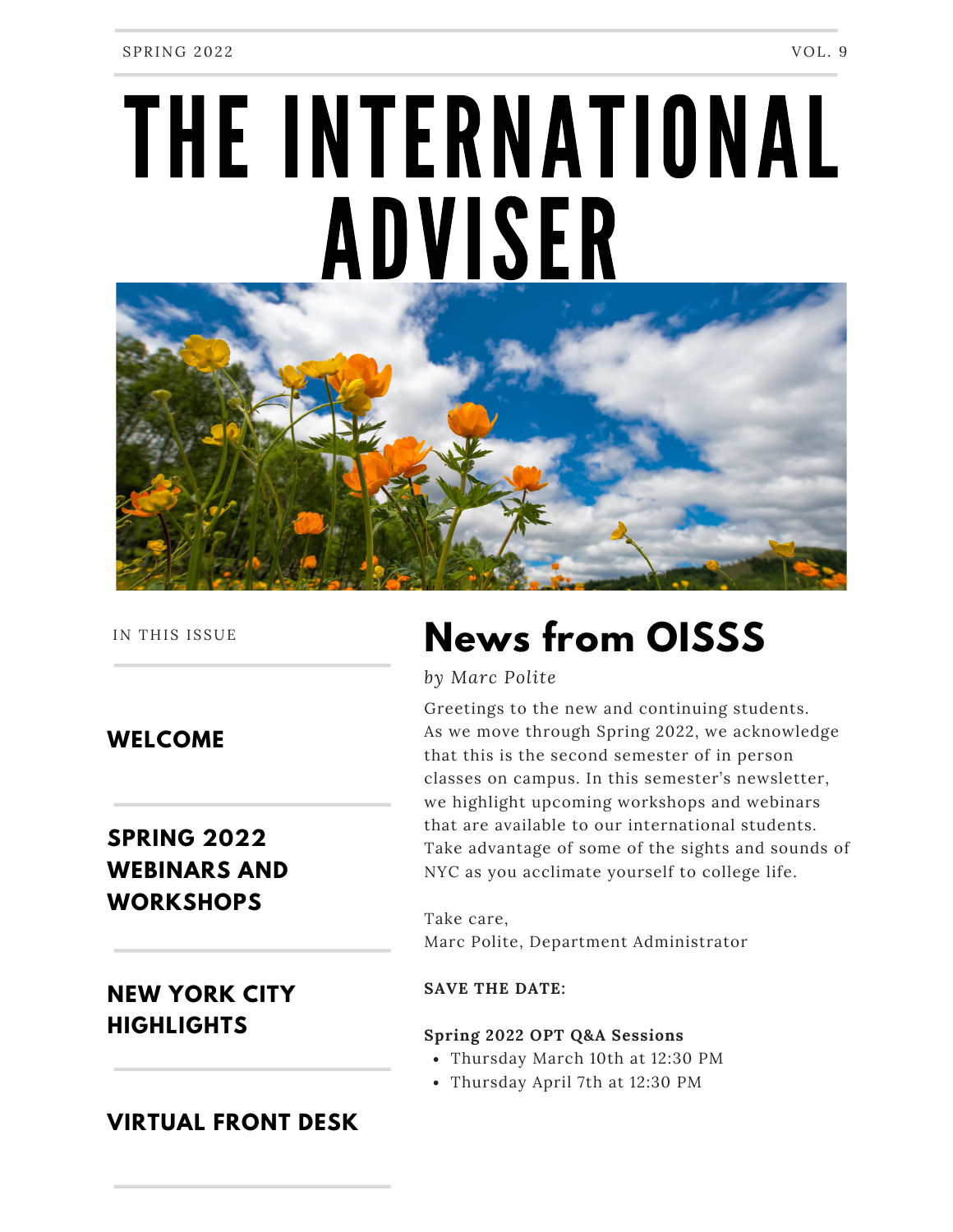## **Spring 2022 Tax Webinars**

Sprintax is hosting several upcoming webinars focused on OPT/CPT participants. Topics covered will include residency for tax purposes, tax liabilities when on OPT/CPT and preemployment tax forms when on OPT/CPT. The Sprintax team will also provide an overview of Sprintax Forms which can be used to prepare your pre OPT/CPT employment tax documents.

· Sprintax Nonresident Tax Overview for OPT/CPT (E/N) on Mar 16, 2022 12:00 PM EDT – https://register.gotowebinar.com/register/3565 080012150582028

· Sprintax Nonresident Tax Overview for OPT/CPT (E/N) on Apr 7, 2022 12:00 PM EDT – https://register.gotowebinar.com/register/6614 466660136200976

#### **J1 Tax Webinars**

Learn about your tax filing obligations as a J1 participant who was present in the USA. We will cover topics such as who must file, residency for tax purposes, FICA taxes, implications of not filing/filing incorrectly, the stimulus check, an overview of using Sprintax and much more in this educational webinar.

Sprintax Nonresident J1 Tax Webinar (E) on Mar 21, 2022 1:00 PM EDT https://register.gotowebinar.com/register/6925 288700444446478



# **New York City Highlights**

*by Flavio Perez*

Living in New York City introduces us to the many points of interest the city has to offer. New York City is made up of five boroughs: Manhattan, Brooklyn, Queens, Staten Island, and the Bronx. For this Spring 2022 Edition of the newsletter, we will be looking at the Brooklyn Bridge. Located in southern Manhattan, the bridge starts at the borough and goes across the East River to Brooklyn. To get there, one will have to take the MTA subway 6 train to the last stop in Manhattan: Brooklyn Bridge-City Hall. My trip to the bridge was on a windy sunny day in March to capture some photographs for my photography class. People can walk across the bridge through the middle pathway with two-way traffic, one going to Brooklyn and the other to Manhattan.